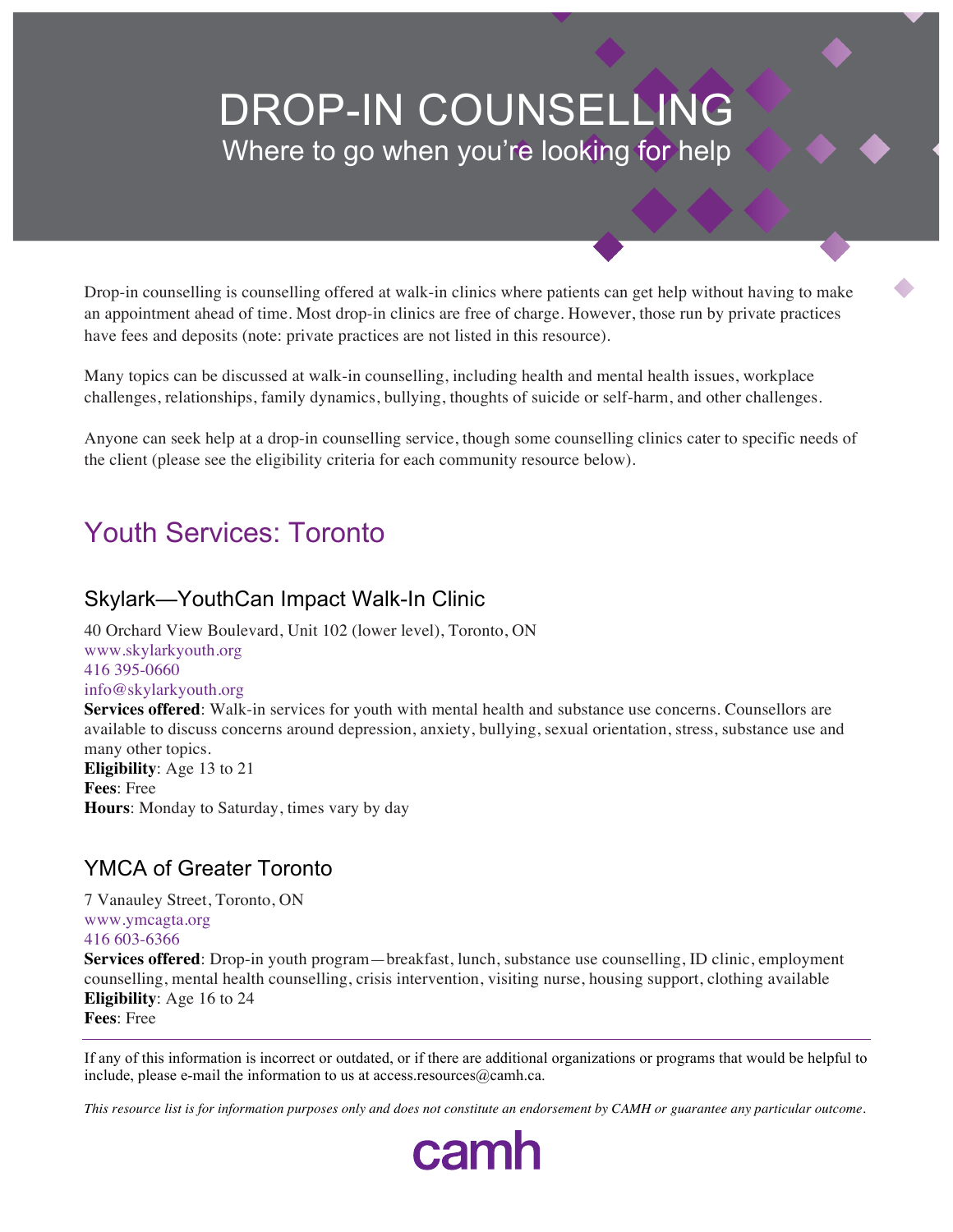## Egale Youth OUTreach

290 Shuter Street, Level 1, Toronto, ON http://egale.ca/outreach/ 416 964-7887 outreach@egale.ca **Services offered**: Mental health counselling and drop-in centre for LGBTQ2S youth experiencing homelessness **Eligibility**: Age 29 and younger **Fees**: Free **Hours**: Monday to Friday, 2:00 p.m. to 8:00 p.m. **Notes**: Meals, snacks and TTC tokens provided

### Anishnawbe Health Toronto

179 Gerrard Street East, Toronto, ON www.aht.ca 416 920-2605 **Services offered**: Walk-in mental health program for youth, including counselling, advocacy and cultural activities **Eligibility**: Aboriginal ancestry **Languages**: English, some Aboriginal languages

## What's Up Walk-In?

Location: 6 locations (see below) www.whatsupwalkin.ca

**Services offered**: Mental health and addiction counselling services for youth experiencing mental health, sexual identity, relationship and other concerns. Support is also available for concerned parents. **Fees**: Free

**Hours**: Varies by location. Some availability on evenings and weekends. **Notes**: No health card or appointment necessary. Services are offered on specific nights in a variety of languages.

#### **Youthlink**

747 Warden Avenue, Scarborough, ON. 416 967-1773 **Eligibility**: Age 12 to 21

#### **Skylark**

65 Wellesley Street East, Unit 500, Toronto, ON 416 395-0660 **Eligibility**: Children and youth up to age 24, and their families

#### **Yorktown Family Services**

2010 Eglinton Avenue West, Suite 300, York, ON 416 394-2424 **Eligibility**: Children and youth up to age 18, and their families

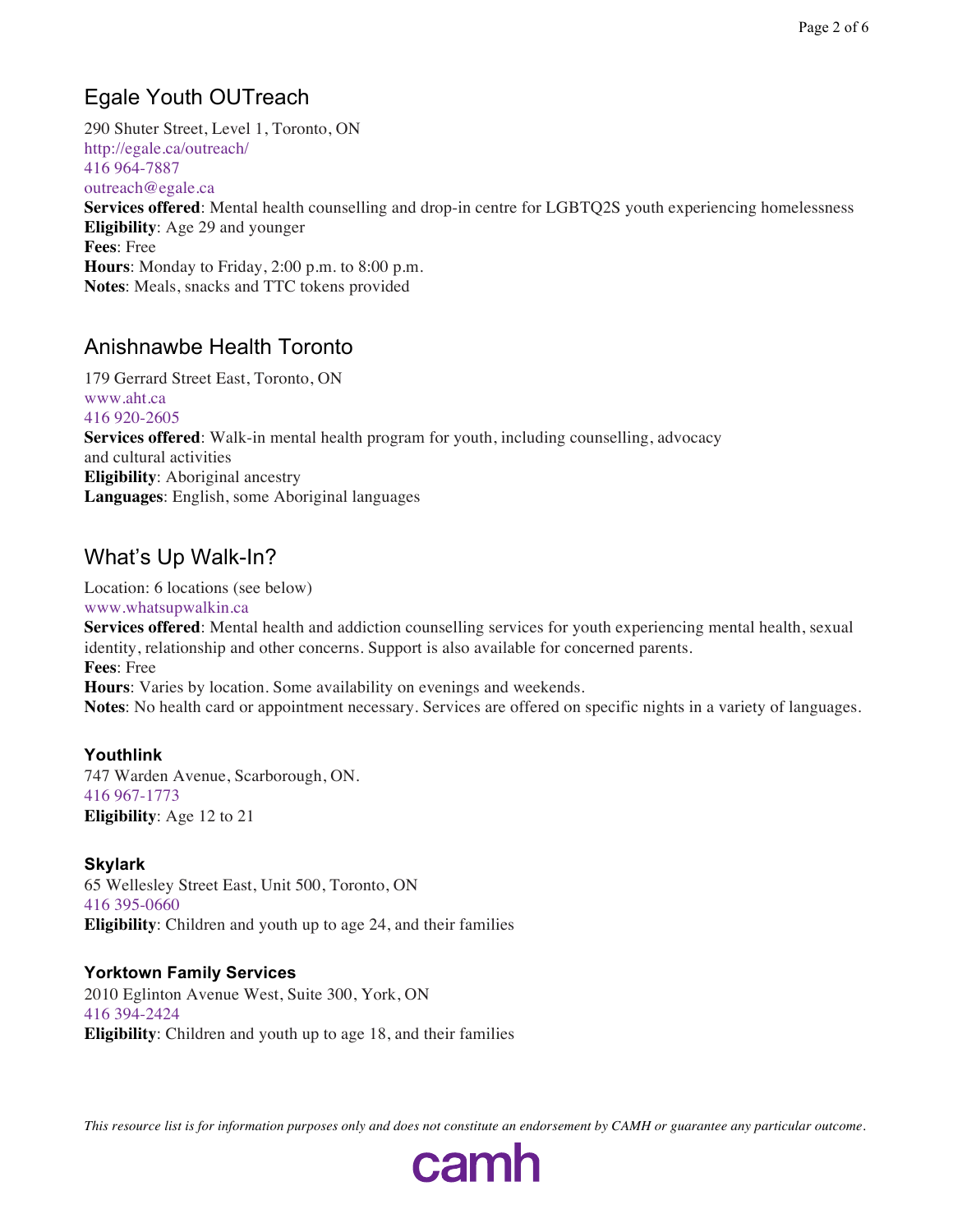#### **Griffin Centre Mental Health Services**

1126 Finch Avenue West, Unit 16, North York, ON 416 222-4380 **Eligibility**: LGBTTGNCQ counselling in the GTA for youth age 12 to 18, and their families

#### **Etobicoke Children's Centre**

2267 Islington Avenue, Etobicoke, ON 416 240-1111 **Eligibility**: Up to age 18

#### **East Metro Youth Services**

200 Markham Road, Suite 200, Scarborough, ON 416 438-3697 **Eligibility**: Children and youth up to age 29, families, and families with infants

## Youth Services: Peel Region

### Tangerine Walk-In Counselling

**Location**: 3 locations (see below) www.tangerinewalkin.com 905 795-3530 **Services offered**: Confidential counselling **Fees**: Free **Hours**: 9:00 a.m. to 8:00 p.m.

#### **1. Associated Youth Services of Peel**

160 Traders Boulevard East, Suite 100, Mississauga, ON **Eligibility**: Age 12 to 17 **Hours**: Open Tuesdays

#### **2. Peel Children's Centre**

85A Aventura Court, Mississauga, ON **Eligibility**: Age 12 to 17 **Hours**: Open Wednesdays **Note**: Offers services in French and English

#### **3. Rapport Youth and Family Services**

71 West Drive, Unit 37, Brampton, ON **Eligibility**: Age 12 to 20 **Hours**: Open Thursdays

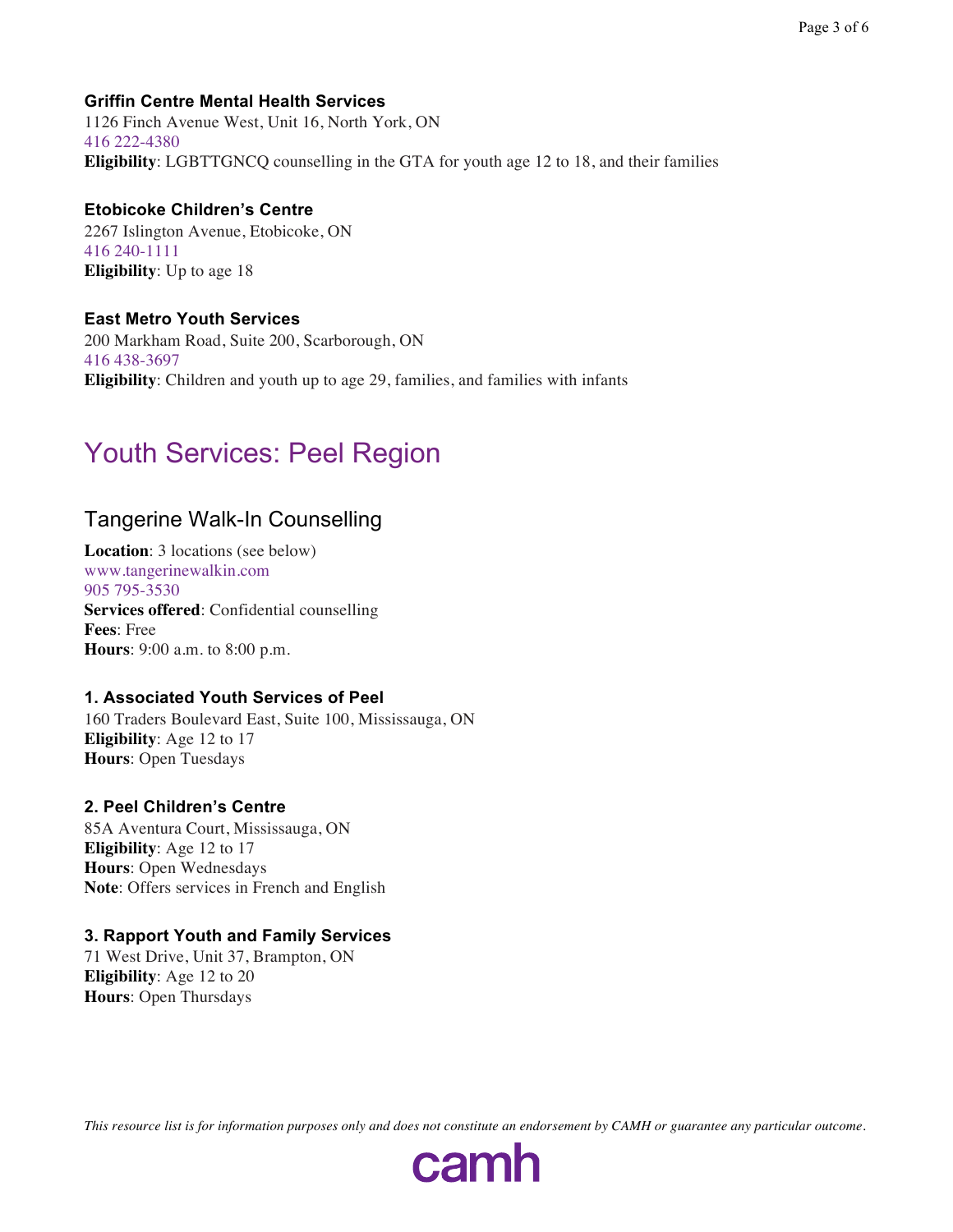## Family Services of Peel

151 City Centre Drive, Suite 501, Mississauga ON https://fspeel.org/services/counselling/walk-in-counselling/ 905 453-5775

**Services offered**: Walk-in counselling on Wednesdays (noon to 8:00 p.m.) and Saturdays (9:00 a.m. to noon), except on holiday weekends. Services provided in more than 20 languages. **Eligibility**: Anyone living or working in the Region of Peel **Fees**: First session is free **Referral process**: Self-referral

## Catholic Family Services Peel-Dufferin

**Location**: 2 locations (see below) www.cfspd.com/counselling.html **Central intake phone**: 905 450-1608 ext. 112 **Services offered**: Walk-in counselling for individuals, couples, and families. Multiple languages offered. Child care available. **Eligibility**: All ages **Fees**: No fee for first 3 sessions **Referral process**: Self-referral

#### **Brampton location** 60 West Drive, Unit 201, Brampton, ON 905 450-1608

**Hours**: Thursdays, 12:30 p.m. to 7:00 p.m.

#### **Mississauga location**

10 Kingsbridge Garden Circle, Unit 400 Mississauga, ON 905 897-1644 **Hours**: Tuesdays, 12:30 p.m. to 7:30 p.m.

## Family Services

## Family Service Toronto

355 Church St., Toronto, ON https://familyservicetoronto.org 416 595-9618

**Services offered**: Single-session counselling with a trained counsellor or psychotherapist **Eligibility**: Age 18 or older, no health card or ID required, for people who live or work in the GTA **Fees**: Free **Hours**: Wednesdays, 3:30 p.m. to 7:30 p.m. **Notes**: Call 416 595-0307 ext. 269 to find out when service is offered in languages other than English. No child care available.

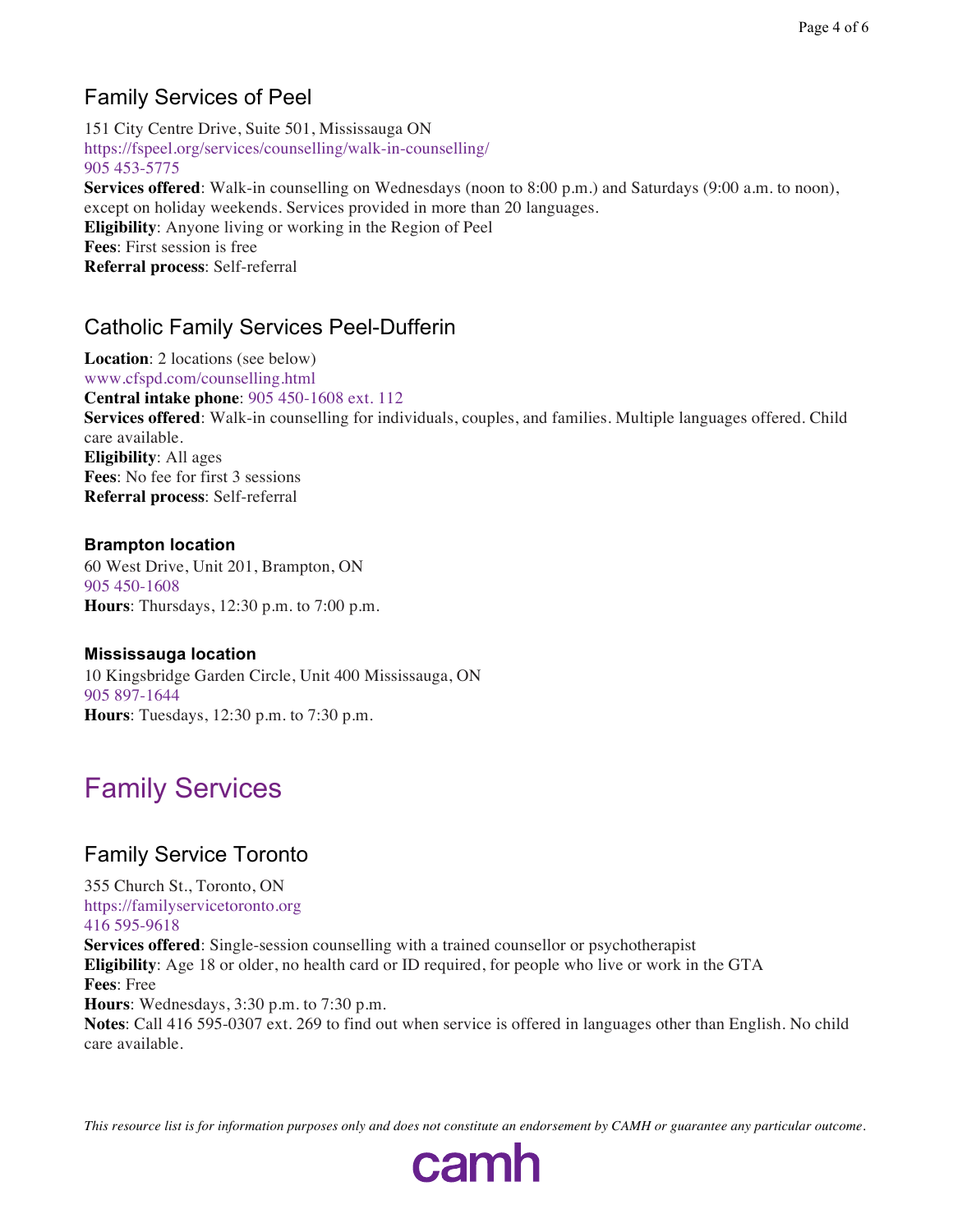## Catholic Family Services of Toronto

Location: 2 locations (see below) www.cfstoronto.com **Services offered**: Single-session counselling for individuals, couples, and families **Eligibility**: Anyone in the city of Toronto with an urgent need to speak to a counsellor **Fees**: Free

#### **Central Toronto location**

1155 Yonge Street, Suite 200, Toronto, ON 416 921-1163 **Hours**: Tuesdays, 9:00 a.m. to 7:00 p.m.

#### **North Toronto location**

5799 Yonge Street, Suite 300, Toronto, ON 416 222-0048 **Hours**: Thursdays, 9:00 a.m. to 7:00 p.m.

## WoodGreen Community Services

815 Danforth Avenue, Suite 202, Toronto, ON http://www.woodgreen.org 416 572-3575 cccentralintake@woodgreen.org

**Services offered**: Counselling for depression, anxiety, stress, issues related to separation and divorce, family violence, problems with anger, difficulties at work or school, relationship issues, parenting, issues related to gender identity/sexual orientation, and many other concerns. **Eligibility**: Age 18 and up **Fees**: Free **Hours**: Tuesdays and Wednesdays, 4:30 p.m. to 8:30 p.m. (latest arrival at 6:45 p.m.)

## LAMP Community Health Centre

185 Fifth Street, Etobicoke, ON www.lampchc.org/content/social-work-programcounselling-services 416 252-9701 ext. 235 outreach@egale.ca **Services offered**: Short-term counselling, case management, and referrals **Eligibility**: Youth and adults **Fees**: Free **Hours**: Mondays 1:00 p.m. to 4:00 p.m. and Thursdays 4:00 p.m. to 7:00 p.m.

### Sherbourne Health Centre

333 Sherbourne Street, Toronto, ON www.sherbourne.on.ca 416 324-4100